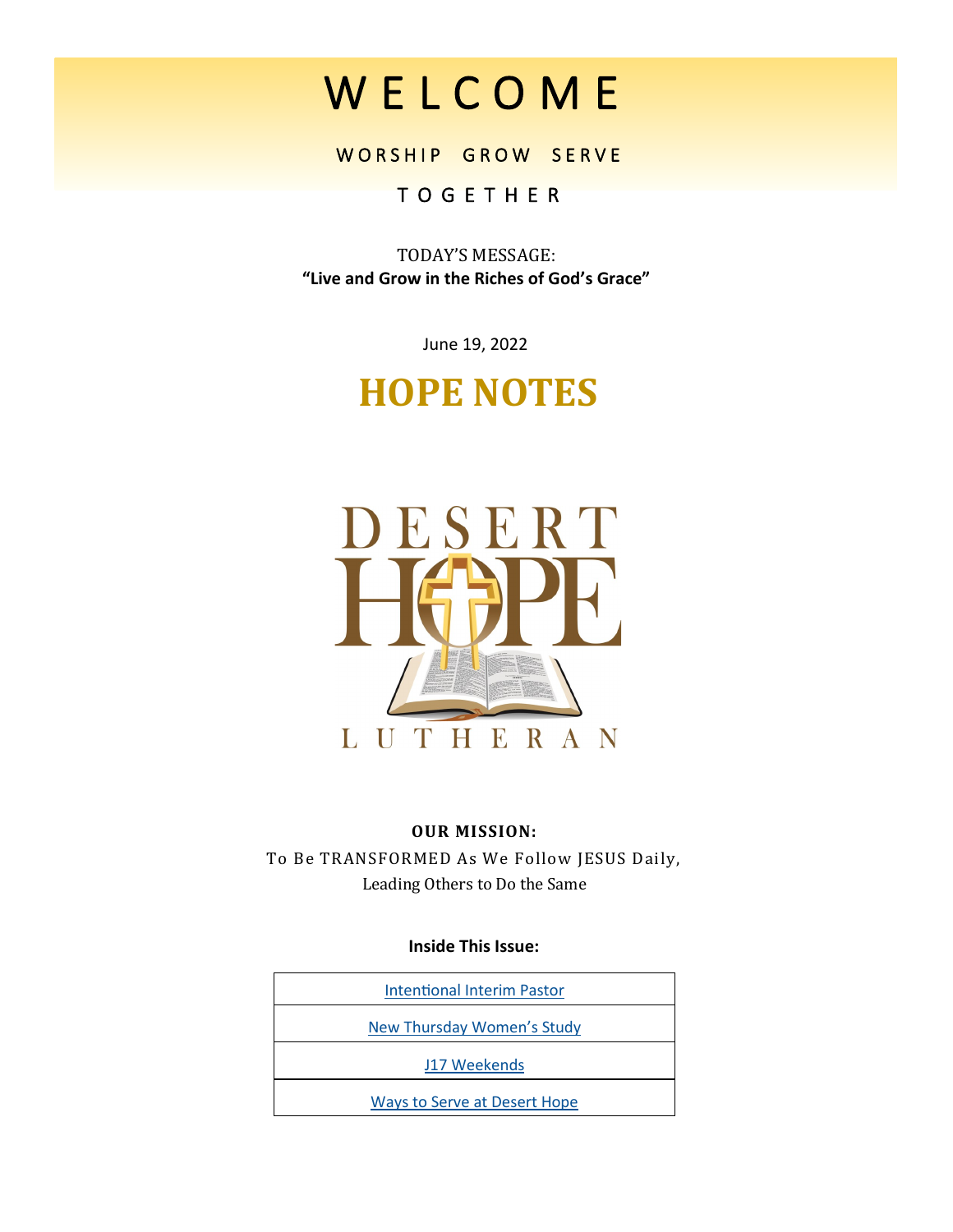

## **Sunday, June 19, 9:30am Father's Day**

| Prelude                                                                           |                                                                          |                    |  |  |
|-----------------------------------------------------------------------------------|--------------------------------------------------------------------------|--------------------|--|--|
| <b>Call To Worship</b>                                                            |                                                                          | Dr. Greg Silverman |  |  |
| Song                                                                              | <b>Hosanna (Praise Is Rising)</b>                                        |                    |  |  |
| <b>Welcome and Announcements</b>                                                  |                                                                          |                    |  |  |
| <b>Confession and Forgiveness</b>                                                 |                                                                          |                    |  |  |
| Song                                                                              | <b>Hiney MaTov (Behold How Good)</b>                                     |                    |  |  |
| <b>Kids Talk</b>                                                                  | Sunday School, K-5th grade, after in Youth Room                          |                    |  |  |
| <b>Scripture Readings (NIV)</b>                                                   | <b>Psalm 133</b><br>Ephesians 4:1-7                                      |                    |  |  |
| <b>Gospel Reading (NIV)</b>                                                       | Luke 15:25-31                                                            |                    |  |  |
| Sermon                                                                            | "Live and Grow in the Riches of God's Grace"<br><b>Pastor Bill Gaube</b> |                    |  |  |
| Song                                                                              | What A Friend We Have In Jesus                                           |                    |  |  |
| <b>Prayers of the People</b><br>Church of the Week: Summit Ridge Community Church |                                                                          |                    |  |  |
| <b>Apostles' Creed</b>                                                            |                                                                          |                    |  |  |
| <b>Offertory</b>                                                                  |                                                                          |                    |  |  |
| <b>Holy Communion</b>                                                             |                                                                          |                    |  |  |
| Song                                                                              | <b>One Bread One Body</b>                                                |                    |  |  |
| <b>Communion Blessing</b>                                                         |                                                                          |                    |  |  |
| Song                                                                              | <b>Good Good Father</b>                                                  |                    |  |  |
| <b>Benediction</b>                                                                |                                                                          |                    |  |  |
|                                                                                   |                                                                          |                    |  |  |
| Postlude                                                                          |                                                                          |                    |  |  |

**Reader:** Paula Knauss **Communion Assistants:** Terry Bredehoft, Paula Knauss & Barb Kuehn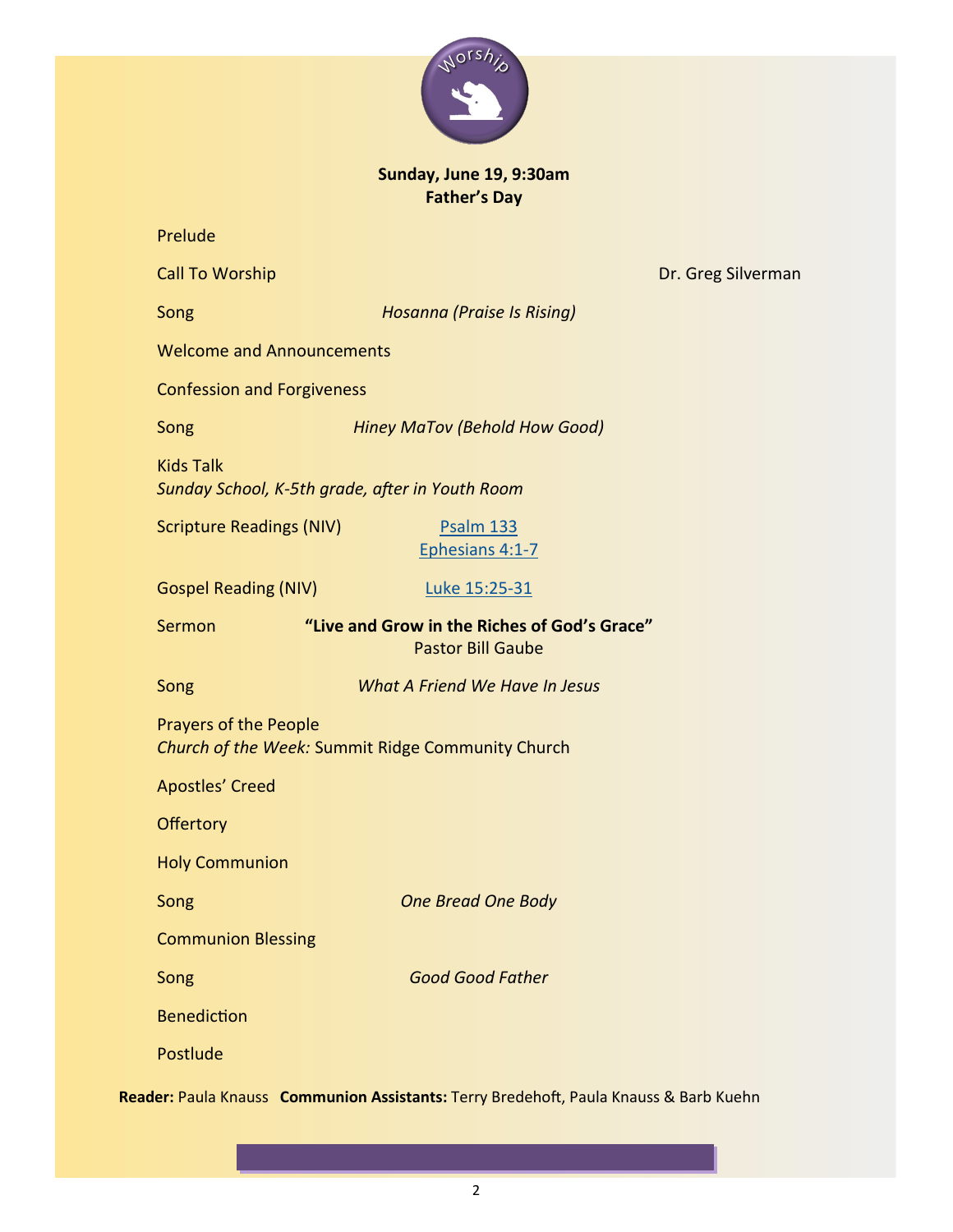

### **WORSHIP AT DESERT HOPE**

<span id="page-2-0"></span>Worship in-person is on Sunday at 9:30am. *Masks are optional at Desert Hope.*

The service will be live streamed, [https://www.youtube.com/user/DesertHopeTucson.](https://www.youtube.com/user/DesertHopeTucson)

Communion will be at the altar. The ushers will direct you. You will be given a wafer and an individual cup of wine or white grape juice. *Pre-packaged communion kits are available for those who want to take Communion at their seat.*

Sunday School is at 9:30am. The Nursery is not staffed but is available to parents as a Cry Room.

#### **INTENTIONAL INTERIM PASTOR**

After six months of seeking God's will and interviewing multiple candidates, the Desert Hope Leadership Council has approved the appointment of Kent Groethe as our Intentional Interim Pastor. Some of you may have met him and his wife, Kay, on May 29 when they visited our church.

Kent is 60-years-old and is well qualified to lead us as he has served as a called pastor, an interim pastor, and an intentional interim pastor during his career.

He will begin his two-year commitment to us on Monday, August 15, 2022. In addition to his regular pastoral duties, he will assist us in developing a church governance model that will lead us into the future, help us heal from the losses of Pastor Cords and Pastor McGee, work with our youth, and help us with our next pastoral call process.

If you have any questions, please contact me at *tfdjim@cox.net* or 520-954-4133.

In His service, Jim Kress, President Desert Hope Lutheran Church Leadership Council

#### **WAYS TO SERVE AT DESERT HOPE**

- **Mission Center Hosts**: This involves being at the host desk in the church office from 9am to 12pm. Leader: Linda Kress, 520-721-7181 or *lakress@cox.net.*
- **Communion Assistants**: This involves serving communion wafers or wine during Sunday Worship. Leader: Barb Kuehn, 520-344-7825 or *barbkuehn@yahoo.com*.
- **Ushers:** This involves directing congregation during Sunday worship. Leader: Joy Karr, 520-722-9134 or *secretary@deserthope.org*.
- **Altar Prayers:** This involves **r**eceiving prayer requests on Sundays and praying at the altar. Leader: Judy Strong, 520-760-3075 or *judy3strong@msn.com*.
- **Altar Team:** This involves setting up the altar for communion and clean-up. Leader: Barb Kuehn, 520-344-7825 or *barbkuehn@yahoo.com*.
- **Connect Center**: This involves standing behind the Connect Center kiosk and welcoming visitors. Leader: Molly Balck, 520-900-7308 or *mollybalck@hotmail.com.*

Prayerfully consider how you might serve in any of these areas and contact the leader or signup on [CCB.](https://deserthope.ccbchurch.com/goto/login)

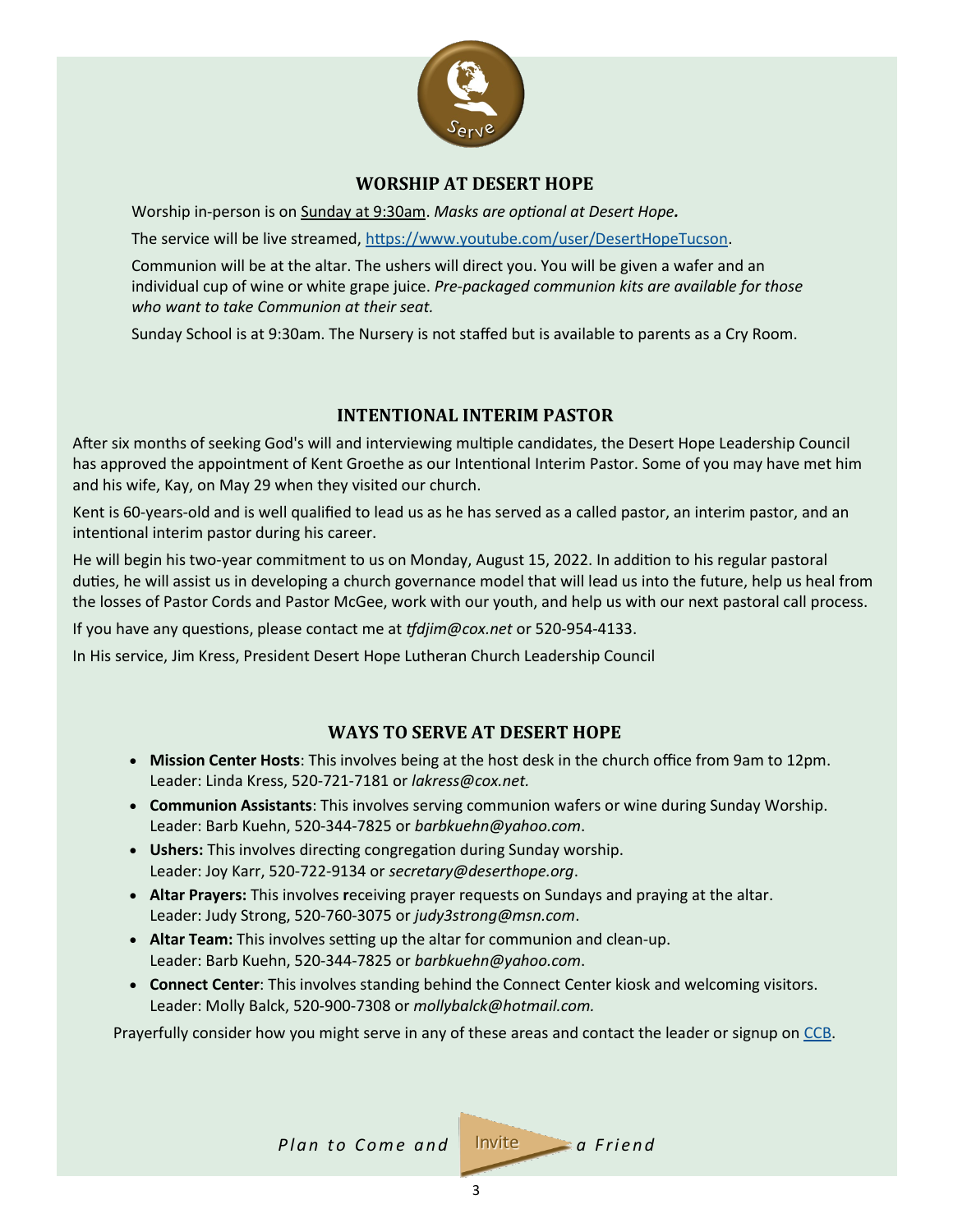### <span id="page-3-0"></span>**BIBLE READING PLAN**

Scripture In my Bible, I read... **Observation** This is what I noticed... Application How it looks in my life... *Prayer* My prayer regarding it...

**WEEKLY BIBLE READINGS Week of June 19**

Sun, Jun 19 1 Kings 19:1-4, 8-15a; Psalm 42 & 43; Isaiah 65:1-9; Galatians 3:23-29; Luke 8:26-39 Mon, Jun 20 Psalm 59; 2 Kings 9:1-13; 1 Corinthians 1:18-31; Psalm 64; Job 18:1-21 Tue, Jun 21 Psalm 59; 2 Kings 9:14-26; Ephesians 2:11-22 Wed, Jun 22 Psalm 59; 2 Kings 9:30-37; Luke 9:37-43a Thu, Jun 23 Psalm 77:1-2, 11-20; 1 Kings 22:29-40, 51-53;

2 Corinthians 13:5-10

Fri, Jun 24 Psalm 77:1-2, 11-20; 2 Kings 1:1-12; Galatians 4:8-20

Sat, Jun 25 Psalm 77:1-2, 11-20; 2 Kings 1:13-18; 2:3-5; Luke 9:21-27

**Bookmarks for May – July are available in the Narthex.**

## **MEMORIAL FOR PEGGY DRUM**

All are invited to a memorial service for Peggy Drum, Pastor Dave Drum's mother. It will be held Monday, June 27, 11am, at Desert Hope.

There will be a reception afterwards. We are asking, anyone who can, to bake a few dozen cookies. There is a sign-up sheet in the Narthex or call the church office, 520-722-9134.

We would like to have 30 dozen, if possible. Please bring them to the church Sunday, June 26, already plated and labeled *memorial*.



## **JOHN 17 WEEKENDS**

J17 Ministries exists to encourage strategic and prioritized alignment with what Jesus believed was of primary importance.

John 17 Weekends are 72-hour spiritual renewal weekends that are denominationally and ethnically diverse. Over 80 Tucson churches have participated.

> St. Andrew's Presbyterian Church 7650 N Paseo Del Norte

- **Men's Weekend** Thursday, June 30—Sunday, July 3 *Deadline to apply*: Monday, June 20
- **Women's Weekend** Thursday, July 7—Sunday, July 10 *Deadline to apply*: Thursday, June 23

Contact: Judy or Dave Strong, 520-760-3075. To register: [https://j17ministries.org/programs.](https://j17ministries.org/programs)

## **THURSDAY WOMEN'S BIBLE STUDY**

On Thursday, June 23, 12:30pm, in Hope Center and via Zoom, Thursday Women's Bible Study will start a new study, *Undistracted: Capture Your Purpose. Rediscover Your Joy* by Bob Goff.

YouTube video promo link: [https://](https://www.youtube.com/watch?v=Y9ZhFimxL1Y) [www.youtube.com/watch?v=Y9ZhFimxL1Y](https://www.youtube.com/watch?v=Y9ZhFimxL1Y)

Participants will need to purchase the study guide book with video streaming access (yellow workbook), available from Amazon or other book sellers. Questions? Text or call Amy Martin, 520-591-9771.

### **PARTNERSHIP WITH DEPARTMENT OF CHILD SAFETY**

Department of Child Safety (DCS) has reached out to the Christian churches for help in times of need. Desert Hope has entered into a partnership with DCS to provide gift cards to fast food restaurants, Target or Walmart. These gift cards are extremely valuable in helping them help families in crisis. There is a box in the Narthex to receive gift cards for DCS. For more information contact Pauline Machiche, 520-444-4371, or *pmachiche@gmail.com.*

*Plan to Come and* Invite a Friend

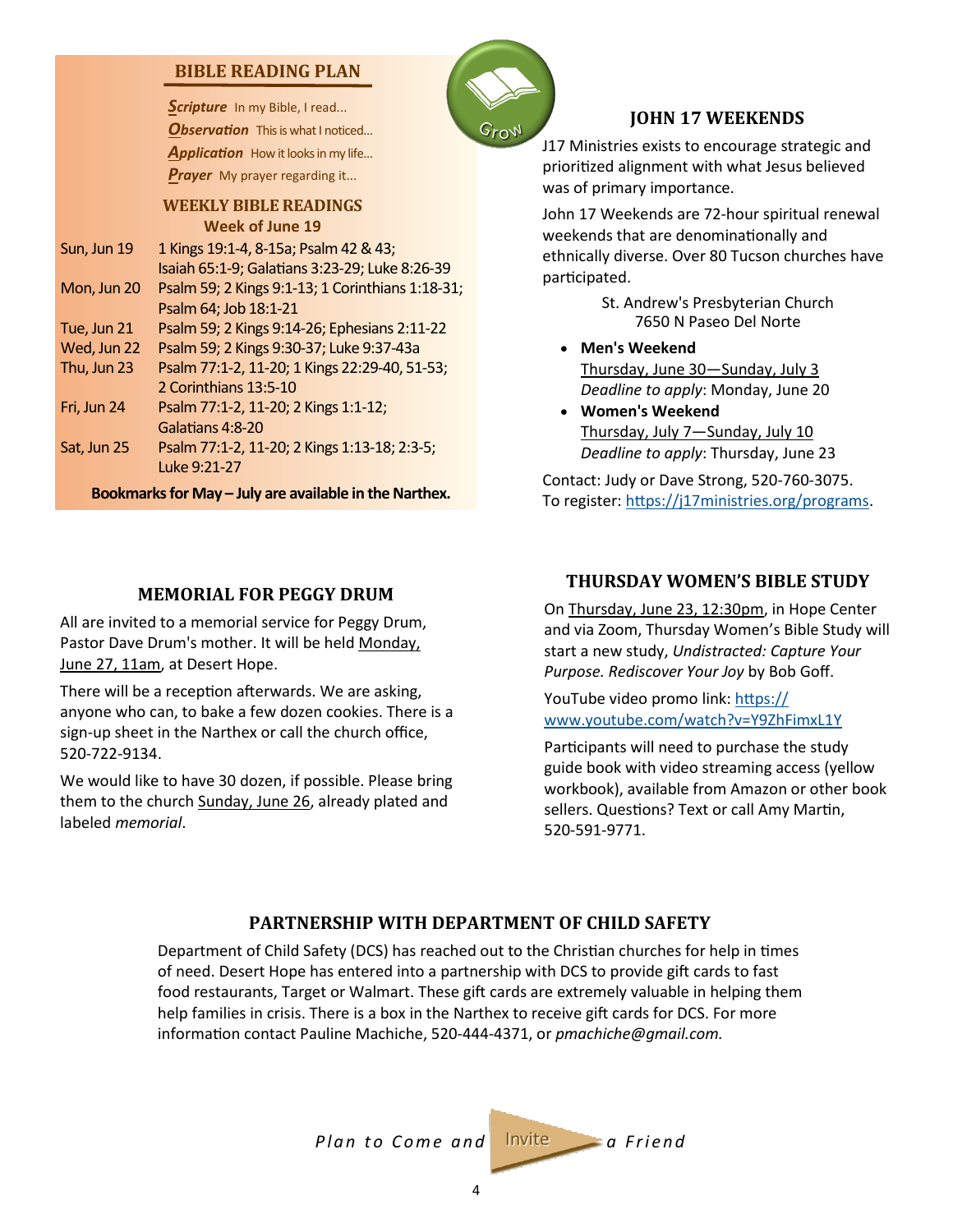#### **DHLC FINANCIAL DASHBOARD**

| 2022 Actuals                 | May         | January-May  |
|------------------------------|-------------|--------------|
| Actual Income                | \$34,436.13 | \$170,444.46 |
| <b>Actuals Expenses</b>      | \$23,143.87 | \$110,841.01 |
| Actual Income vs Expense     | \$11,312.26 | \$59,603.45  |
| 2022 Budget                  |             |              |
| <b>Budgeted Income</b>       | \$32,454.00 | \$177,943.00 |
| <b>Budgeted Expense</b>      | \$31,080.00 | \$128,354.00 |
| Budgeted Income vs. Expense  | \$1,374.00  | \$49,589.00  |
| <b>Average Weekly Giving</b> |             |              |
| 2022                         | \$6,871     | \$7,769      |
| 2021                         | \$6,477     | \$8,827      |

#### **January-May 2022**

NOTE: These numbers reflect contributions to DH's regular operating budget. Designated/restricted contributions are not included.

#### **MONETARY SUPPORT**

Your continued monetary support is essential to the mission we share at Desert Hope. Currently we have options for making online contributions through bill pay, Zelle or the Desert Hope website, *[deserthope.org.](http://www.deserthope.org)* You can also mail contributions to: Desert Hope, 7474 E Speedway, Tucson, AZ 85710.

*Please Note: When writing a check only use a blue or black pen so it can be read by the scanner.* 

> Walking **With Jesus** Together We're

> > Making a

## **Difference**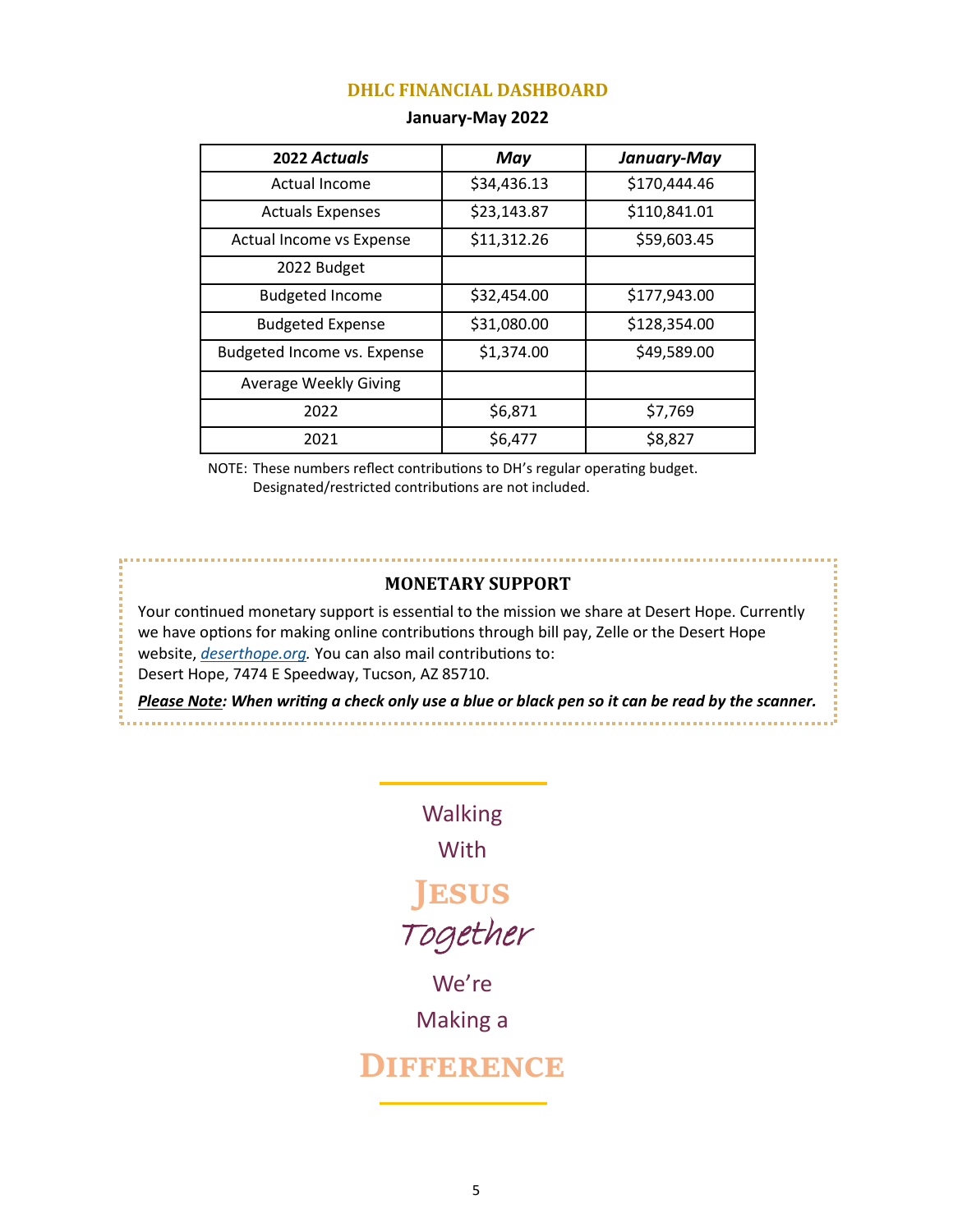## **HOLY COMMUNION:**

We share communion every Sunday to provide an opportunity to receive Christ anew in this Holy Sacrament. All who trust in Jesus for eternal life are welcome to participate.

If you are worshipping in-person the ushers will direct you. You will be given a wafer and an individual cup of wine or white grape juice. Pre-packaged communion kits are available for those who want to take Communion at their seat.

If you are worshipping at home, gather wine or grape juice and bread and take communion during the same time.

## **PRAYER REQUESTS:**

#### **Daily Prayer**

• Please pray with us at lunch time each day for spiritual renewal churchwide and wisdom for our leadership. **Health and Healing**

- Kyle Lohmeier and family who all have Covid (req. by Kathy & Wayne Lohmeier, grandparents).
- Aiden Lohmeier, great-grandson of Kathy & Wayne Lohmeier, who was hospitalized with Covid and heart issues.
- Eva Damschroder for successful hip replacement surgery and quick recovery.

#### **Praise and Thanksgiving**

• Dell & Charley Hammond were camped in Yellowstone National Park and were safely evacuated due to flooding. **Protection, Wisdom and Guidance**

- For the leaders of our country and all world leaders.
- For the people of Ukraine.
- For military and their families on alert or deployed.

#### **Direction and Blessing**

- For the Desert Hope Leadership Council: Margo Caylor, Pastor Dave Drum, Paula Erdos, Delna Falk, Kris Hubbard, Joanna Jongsma, Dan Knauss, Jim Kress, Keith Kuehn, Judy Martin, LeeAnn Sample, Patti Thibaut, Scott Wooster.
- For the Desert Hope Governance Team: Terry Bredehoft, Bob Balck, Kris Hubbard, Dan Knauss,
- Keith Kuehn, Cathy Skow.

#### **Long Term & Military Prayer Lists are available at the Prayer Table or by request. The Prayer Team prays for all on these lists each week.**

Prayer requests can be submitted at *[www.deserthope.org](http://www.deserthope.org)* or by calling the church office, 520-722-9134. Please make sure you have permission for prayers printed in the bulletin.

#### **Memorial Service**

Memorial for Peggy Drum, Pastor Dave Drum's mother, at Desert Hope Monday, June 27 at 11am

All are invited to attend. A light lunch will be served afterwards.

#### **The Transition Prayer**

Thank you for the blessings you have showered upon Desert Hope; You accomplish through us far more than we can imagine. During this time of pastoral transition, help us put our complete trust in You. Inspire the pastor you choose to serve with us; may Your call be received with an open joyful heart. Equip each of us for Desert Hope's next chapter; open our hearts and minds to humbly accept Your will. Continue transforming us as we follow Jesus daily, inviting families of this and future generations to join us. We pray this in Jesus' name. Amen.